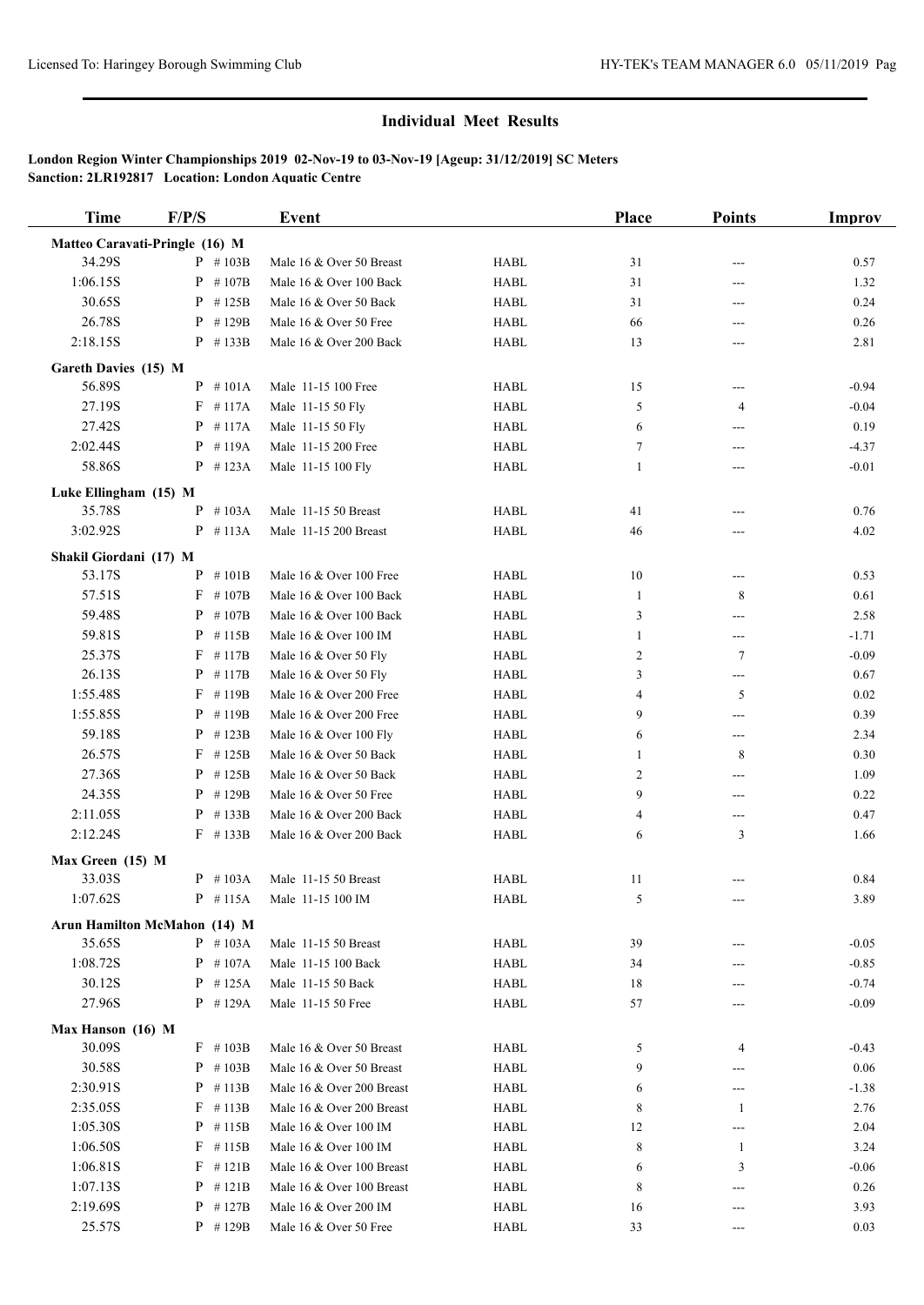# **Individual Meet Results**

# **London Region Winter Championships 2019 02-Nov-19 to 03-Nov-19 [Ageup: 31/12/2019] SC Meters Sanction: 2LR192817 Location: London Aquatic Centre**

| <b>Time</b>                   | F/P/S       | <b>Event</b>                |             | <b>Place</b> | <b>Points</b>  | Improv  |
|-------------------------------|-------------|-----------------------------|-------------|--------------|----------------|---------|
| Stephen Harden-Wilson (14) M  |             |                             |             |              |                |         |
| 1:13.64S                      | $P$ #107A   | Male 11-15 100 Back         | <b>HABL</b> | 62           |                | 1.53    |
| Hayden Hoole (15) M           |             |                             |             |              |                |         |
| 56.35S                        | $P$ #101A   | Male 11-15 100 Free         | <b>HABL</b> | 8            | ---            | 0.14    |
| 56.69S                        | #101A<br>F  | Male 11-15 100 Free         | <b>HABL</b> | 8            | 1              | 0.48    |
| 33.58S                        | #103A<br>P  | Male 11-15 50 Breast        | <b>HABL</b> | 14           | ---            | $-0.18$ |
| 1:05.88S                      | #107A<br>P  | Male 11-15 100 Back         | <b>HABL</b> | 20           | ---            | 1.51    |
| 1:04.19S                      | $F$ #115A   | Male 11-15 100 IM           | <b>HABL</b> | 2            | 7              | $-2.89$ |
| 1:04.43S                      | #115A<br>P  | Male 11-15 100 IM           | <b>HABL</b> | 3            | ---            | $-2.65$ |
| 27.78S                        | #117A<br>P  | Male 11-15 50 Fly           | <b>HABL</b> | 8            | ---            | $-0.62$ |
| 28.44S                        | $F$ #117A   | Male 11-15 50 Fly           | <b>HABL</b> | 7            | $\overline{c}$ | 0.04    |
| 1:14.05S DQ                   | $P$ #121A   | Male 11-15 100 Breast       | HABL        | ---          | ---            | ---     |
| 29.85S                        | $P$ #125A   | Male 11-15 50 Back          | <b>HABL</b> | 13           | ---            | $-0.08$ |
| 24.91S                        | $F$ #129A   | Male 11-15 50 Free          | <b>HABL</b> | 4            | 5              | $-0.41$ |
| 25.14S                        | $P$ #129A   | Male 11-15 50 Free          | <b>HABL</b> | 5            | ---            | $-0.18$ |
| Alejandro Isaza Ocampo (18) M |             |                             |             |              |                |         |
| 55.44S                        | $P$ #101B   | Male 16 & Over 100 Free     | <b>HABL</b> | 28           | ---            | $-0.53$ |
| 1:03.12S                      | $P$ #107B   | Male 16 & Over 100 Back     | <b>HABL</b> | 17           | ---            | 1.38    |
| 1:00.80S                      | $P$ #123B   | Male 16 & Over 100 Fly      | <b>HABL</b> | 14           | ---            | $-1.14$ |
| 29.64S                        | P<br>#125B  | Male 16 & Over 50 Back      | <b>HABL</b> | 25           | ---            | 0.05    |
| 2:20.16S                      | $P$ #133B   | Male 16 & Over 200 Back     | <b>HABL</b> | 14           | ---            | 0.93    |
| Fernando Isaza Ocampo (19) M  |             |                             |             |              |                |         |
| 55.61S                        | $P$ #101B   | Male 16 & Over 100 Free     | <b>HABL</b> | 30           | ---            | $-0.39$ |
| 1:02.47S                      | $P$ #123B   | Male 16 & Over 100 Fly      | <b>HABL</b> | 22           | ---            | $-0.51$ |
| Joe Northover (29) M          |             |                             |             |              |                |         |
| 54.70S                        | $P$ #101B   | Male 16 & Over 100 Free     | <b>HABL</b> | 21           | ---            | 2.11    |
| 26.00S                        | $F$ #117B   | Male 16 & Over 50 Fly       | <b>HABL</b> | 4            | 5              | 0.54    |
| 26.18S                        | #117B<br>P  | Male 16 & Over 50 Fly       | <b>HABL</b> | 4            | ---            | 0.72    |
| 57.87S                        | F<br>#123B  | Male 16 & Over 100 Fly      | <b>HABL</b> | 3            | 6              | 1.19    |
| 58.20S                        | $P$ # 123B  | Male 16 & Over 100 Fly      | <b>HABL</b> | 3            | ---            | 1.52    |
| 27.54S                        | $P$ # 125B  | Male 16 & Over 50 Back      | <b>HABL</b> | 3            | ---            | 0.41    |
| 28.16S                        | $F$ #125B   | Male 16 & Over 50 Back      | <b>HABL</b> | 8            | 1              | 1.03    |
| 24.46S                        | $P$ #129B   | Male 16 & Over 50 Free      | <b>HABL</b> | 11           |                | 0.30    |
| Rose Pepperday (18) F         |             |                             |             |              |                |         |
| 2:20.91S                      | $P$ #102B   | Female 16 & Over 200 Free   | HABL        | 36           | ---            | 3.42    |
| 2:40.27S                      | $P$ #110B   | Female 16 & Over 200 IM     | <b>HABL</b> | 20           |                | 6.94    |
| 10:04.65S                     | F<br># 114B | Female 16 & Over 800 Free   | <b>HABL</b> | 13           |                | 8.18    |
| 2:48.46S                      | P<br>#116B  | Female 16 & Over 200 Back   | <b>HABL</b> | 20           | ---            | 11.31   |
| 5:31.12S                      | F<br>#122B  | Female 16 & Over 400 IM     | HABL        | 9            | ---            | 3.32    |
| 2:36.42S                      | P<br>#126B  | Female 16 & Over 200 Fly    | HABL        | 14           |                | 0.42    |
| 4:47.87S                      | $F$ #128B   | Female 16 & Over 400 Free   | <b>HABL</b> | 22           |                | 1.24    |
| 3:00.26S                      | $P$ #130B   | Female 16 & Over 200 Breast | HABL        | 14           |                | 5.19    |
| Sasha Shute (17) F            |             |                             |             |              |                |         |
| 32.32S                        | $P$ # 108B  | Female 16 & Over 50 Back    | HABL        | 17           |                | $-0.13$ |
| 1:10.54S                      | $P$ # 124B  | Female 16 & Over 100 Back   | <b>HABL</b> | 21           |                | 0.41    |
| 32.29S                        | $P$ #134B   | Female 16 & Over 50 Fly     | HABL        | 29           | ---            | 1.66    |